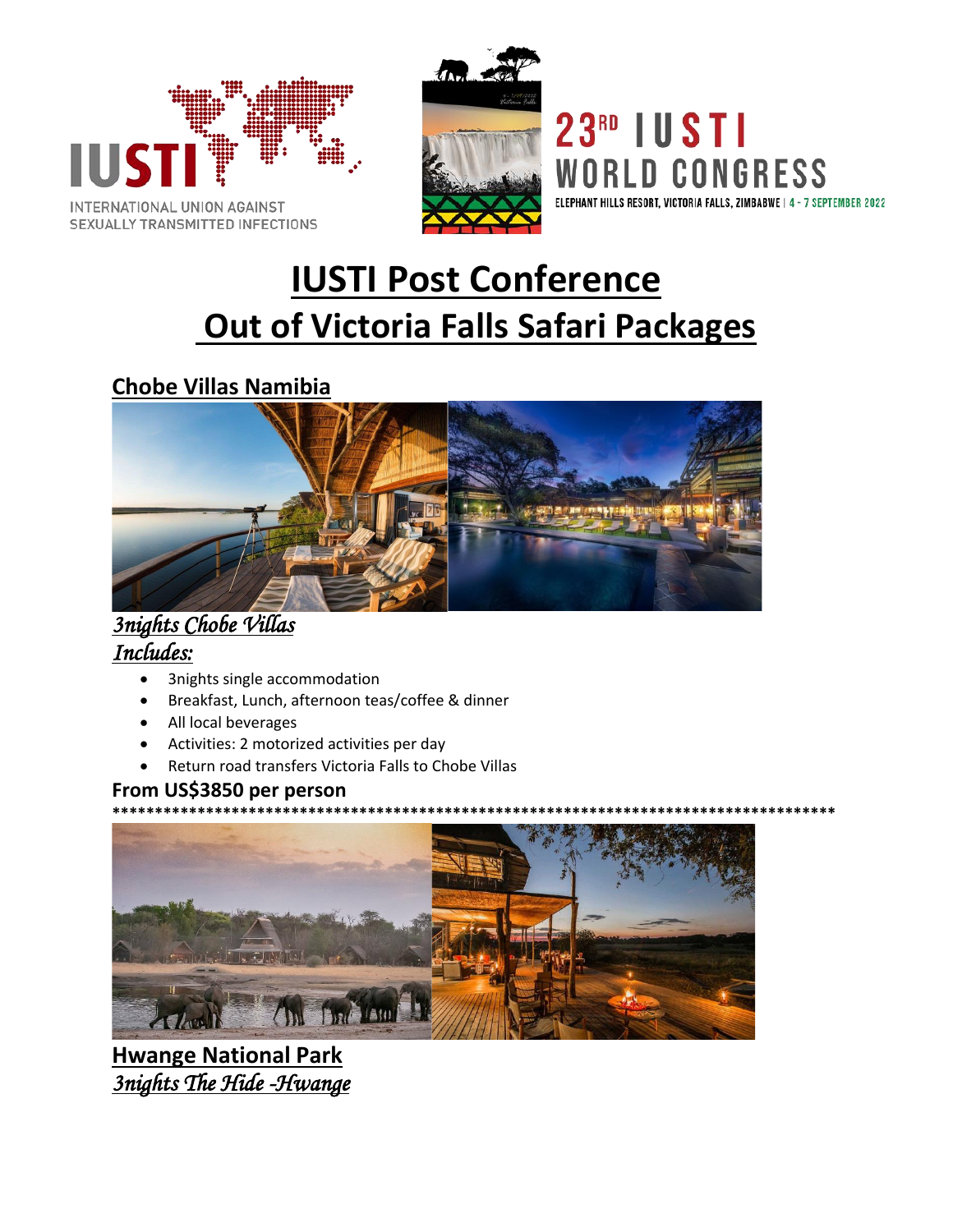## Includes:

- 3nights single deluxe tent accommodation  $\bullet$
- Breakfast, Lunch, dinner, snacks, all beverages including teas & coffees,  $\bullet$
- Laundry, Wi-Fi and all activities (up to 4 a day).
- Return road transfer Victoria Falls to Hwange

#### From US\$2850 per person



# **Chobe Botswana** 3 nights Chobe Bush Lodge Includes:

- 3nights single luxury accommodation  $\bullet$
- Breakfast & dinner
- Dinner cruise
- $\bullet$  2 x game drives
- Return road transfer Victoria Falls to Chobe Bush Lodge  $\bullet$

### From US\$1970 per person



A Desert Experience Namibia Sossuvlei 3 nights Kulala Camp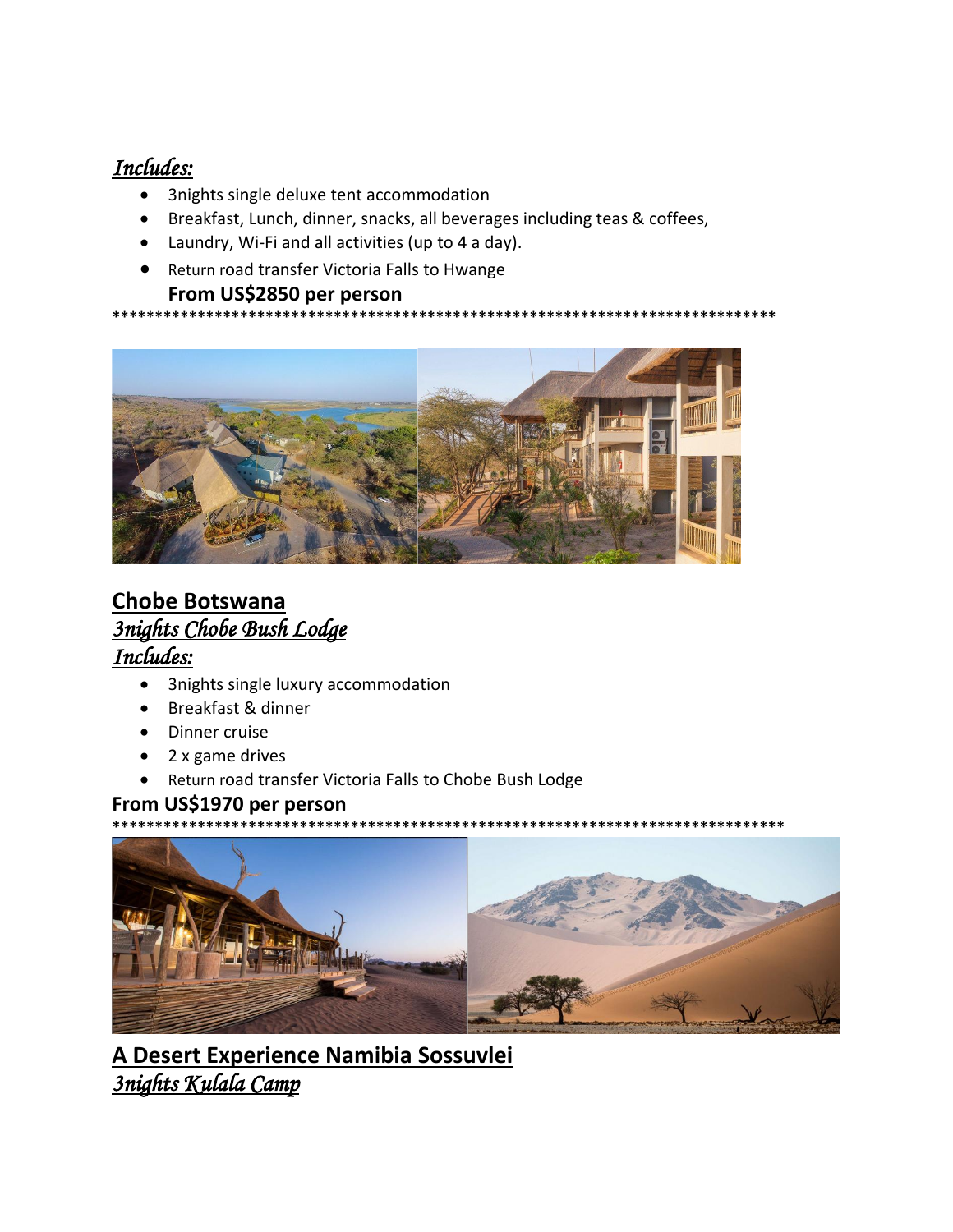## *Includes*

- 3nights single accommodation
- Breakfast, lunch, dinner, teas & coffees
- Twice daily scheduled camp activities, park fees, laundry,
- Private road transfer Victoria Falls Hotels to Kasane Airport
- Return Light aircraft transfer Namibia International Airport Little Kulala Camp

#### **From US\$5660 per person**

\*\*\*\*\*\*\*\*\*\*\*\*\*\*\*\*\*\*\*\*\*\*\*\*\*\*\*\*\*\*\*\*\*\*\*\*\*\*\*\*\*\*\*\*\*\*\*\*\*\*\*\*\*\*\*\*\*\*\*\*\*\*\*\*\*\*\*\*\*\*\*\*\*\*\*\*\*\*\*\*\*\*\*\*



## **Okavango Delta Botswana** *3nights Pelo Camp Includes:*

- 3nights twin sharing accommodation
- All meals, twice daily scheduled camp activities,
- Park fees, laundry, local drinks excludes premium imported brands and champagne.
- Return road transfers Victoria Falls to Kasane airport
- Return light aircraft flight from Kasane to Pelo Camp Okavango Delta

### **From US\$ 3530 per person sharing**

*GENERAL EXCLUSIONS:*

- 1. Meals not specified in the quote
- 2. Any drinks, park fees, entrance fees, porterage, tours/excursions and transfers not specified in the quote;
- 3. Any scheduled commercial flights and related taxes;
- 4. Cancellation, baggage and medical insurance;
- 5. Staff gratuities;
- 6. Any new Government Taxes, levies, fuel or industry increases which are beyond our control;
- 7. Visa fees where relevant.
- 8. Any items of a personal nature.